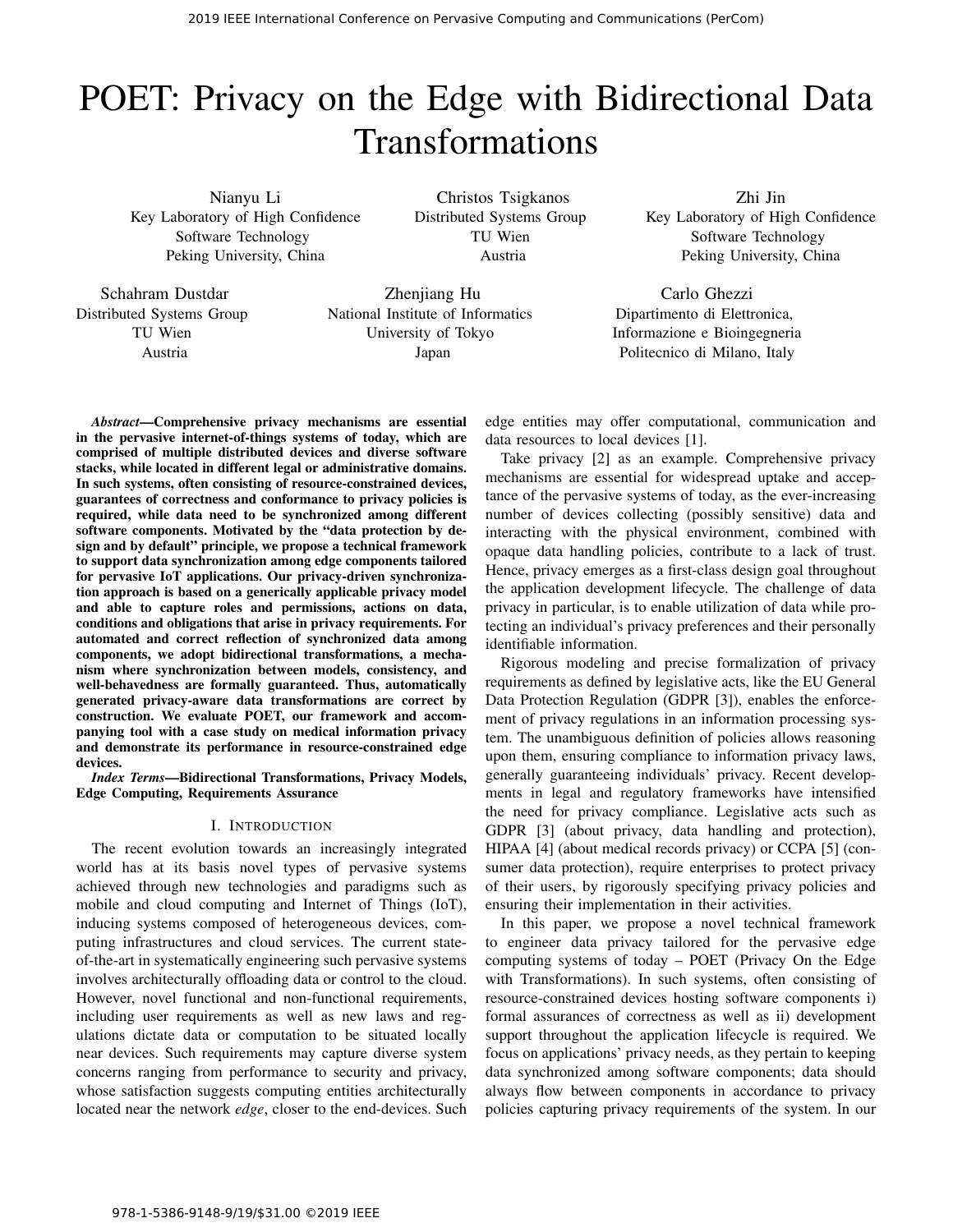proposal, we ensure that in software components, changes applied to remote data are reflected back automatically while respecting defined privacy policies in the source data, and from there propagated to other remote data that may also be affected by the change. Such automated reflection is achieved thanks to the use of bidirectional transformations [6], a mechanism where synchronization between models, consistency, and wellbehavedness are formally guaranteed. Model synchronization entails propagating changes back, while ensuring that changes made to models are always consistent. Well-behavedness pertains round-trip laws capturing the properties mentioned above. Essentially, given the support that POET concretely provides, transformations reflecting changes to remote data are generated automatically and correctly.

Our privacy reasoning approach is based on the generically adopted privacy model of P-RBAC [7], thus able to capture roles and permissions, actions on data, conditions and obligations that arise in privacy requirements. Privacy-wise, the cornerstone of our approach is that no data residing in a node may leave it unless it satisfies the defined policies. In our POET approach, automatically generated privacy-aware data transformations are correct by construction. We essentially implement "data protection by design and by default" (Art. 25 GDPR [3]), by providing facilities for assurances of correct design – our technical framework ensures that data synchronized always respect privacy policies defined.

The rest of the paper is structured as follows. Section II gives an overview of our approach, which is situated on the edge and providing data privacy and synchronization over a running example used throughout the paper. Section III describes the privacy model we have adopted to capture privacy requirements, and Section IV illustrates our privacyaware data synchronization mechanism using bidirectional transformations. Section V presents the runtime deployment of our approach, while Section VI provides an assessment of the applicability and realizability of the proposed approach over a case study of medical data privacy. Related work is considered in Section VII, and Section VIII concludes the paper.

#### II. PRIVACY ON THE EDGE

New challenges and opportunities arise as the rapidly growing cloud computing and pervasive mobile devices, sensors and networks meet [8]. A pervasive system is generally made up of different data-handling components, which may be operated by different users, located in diverse administrative domains and deployed in the cloud, on local devices or intermediate computational nodes.

From the *data* perspective, novel system requirements including timeliness, privacy or availability suggest that storage and computation upon data should be performed at or close to where sensory or raw data is generated, or where the end users of the data are situated. Keeping data locally and close to devices means that they can access it rapidly minimizing network latency, access it even in case of network disruption and very importantly, data is within the control of the device. The latter has implications about privacy, as data ownership

is defined by the source of the data, and shared according to privacy policies capturing system privacy requirements.

Data obviously need to be synchronized among different data-handling components. In the modern pervasive environment data does not only flow from devices to the cloud – data flows are bidirectional and among different data consumers and producers [9]. As such, devices should handle privacy themselves. Another factor in favor of this is trust; although privacy requirements are known system-wide, a misconfiguration or data breach may allow possibly untrusted devices to access data that they should not. We advocate that since the edge is closer to data sources and users, there is an opportunity for stronger data privacy – something realized by empowering the edge to actively manage the privacy of data located within its scope, and automatically synchronize the right subset with the rest of the system.

Privacy requirements of the system – which can be considered to be global, as they permeate the whole system – dictate how and where data should be synchronized. For example, a privacy policy encoding some requirement conditionally restricts actions according to different data objects, data users, or data use purposes. The target is to synchronize data with other allowed software components, while synchronization usually means some create, read, update or delete [10] action.



Fig. 1. Privacy on the Edge with Bidirectional Transformations.

Figure 1 provides a birds-eye view of our approach to privacy on the edge. At design time, two tasks are performed: i) privacy requirements are encoded in privacy policies, using the established privacy formalism of P-RBAC [7], and ii) source data are interfaced in order to be compatible with our privacy framework. Output artifacts of those two design time tasks constitute the input to a transformation engine [11].

At runtime, bidirectional data transformations are then automatically parameterized with the specified policies correctly by construction, and placed in edge components handling data within the system. During system operation, the generated privacy-aware transformations keep data on edge nodes synchronized with others (as well as any other devices configured, or the cloud). The essence of our approach is that this synchronization is formally defined, correct and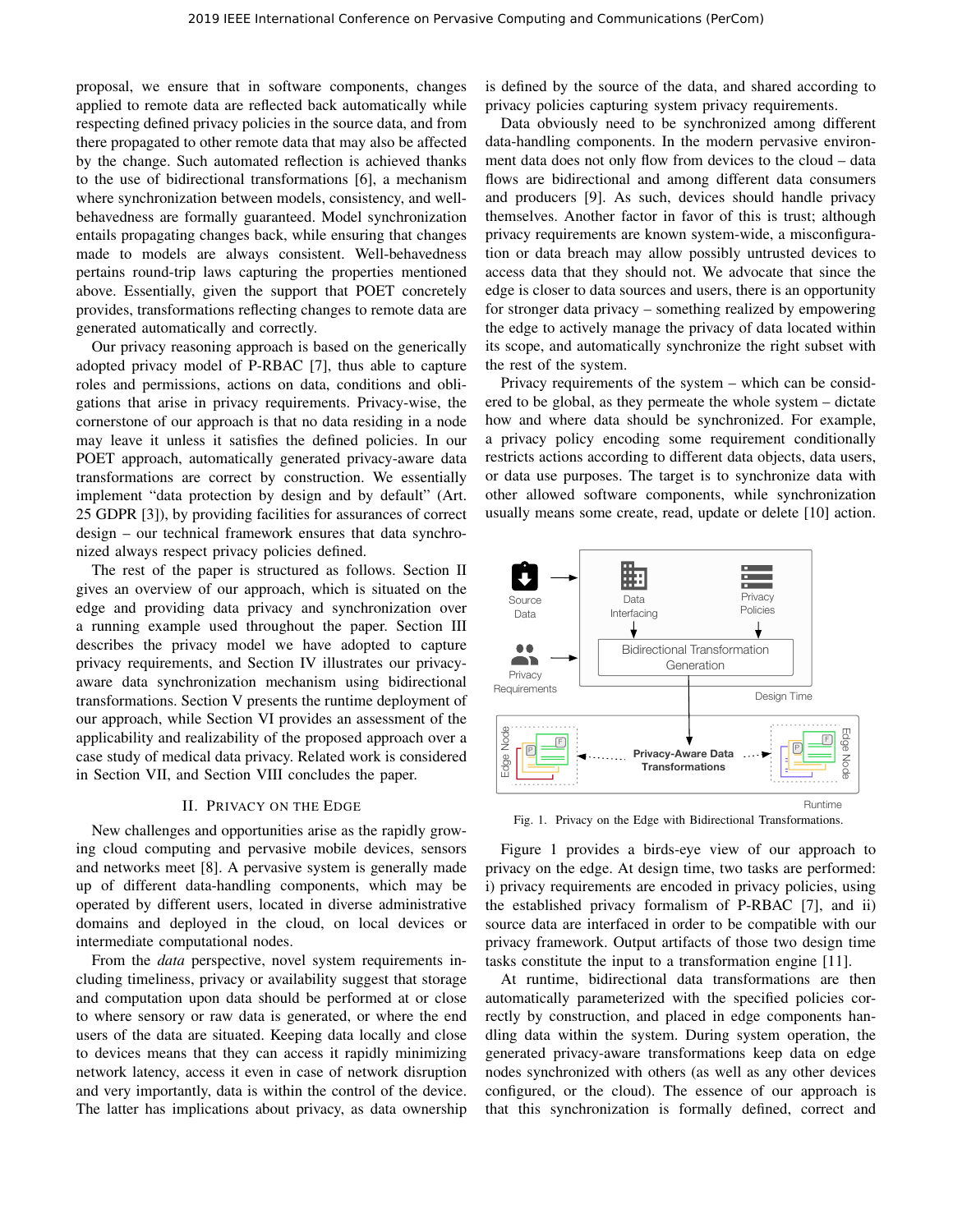always respects privacy policies that govern data located in the edge node. POET, a prototypical tool realizing our privacyaware bidirectional data transformation approach, along with examples of use and privacy specifications is available [12].

Motivating Example. We consider the case of a distributed social network, where mobile users through their devices share privacy-sensitive data. Each user has a laptop computer as well as mobile devices. Users' laptop computers contain personal information, such as their photo albums, which are meant to be shared only among their friends. A list of friends is maintained at each laptop. Since users may roam, their IP address may change – a central cloud service actively maintains the list of friends as well as their IP addresses. We assume that users voluntarily share their IP address with the social network [13]. A mobile device may take a photo which is then uploaded on a user's laptop for storage – the photo may be explicitly allowed by the user as to be shared with friends through the social network the laptops are part of. For example purposes, we treat users' laptops as edge nodes – users' mobile phones (as IoT devices) may connect to them locally. Privacy requirements of the overall system dictate the following:

- PR1: A mobile device can synchronize photos for the purposes of storage with a connecting laptop.
- PR2: A friend's laptop can access photos that have been marked as to be shared by its owner.
- PR3: A cloud service may update the IP addresses of friends on a user's laptop.

No other information should flow between the various constituents of the system – in other words, PR1-PR3 represent the only data operations that are allowed to occur in the system.

#### III. MODELING DATA PRIVACY REQUIREMENTS

As is common in information privacy, for all data collected and processed, there should be a stated purpose [14]; usage of data for another purpose than the one it was intended for must be prevented. This is reflected also in the GDPR Art. 6 – Lawfulness of processing [3]. Moreover, as is typical in data management, support of classifications identifying various kinds of data is desired. Support of roles allows access differentiation between different entities, in line with security access models. This is because in the context of an edge-intensive system, differentiation between architectural entities is desired – privacy-wise, a mobile device is a different architectural component than a cloud machine. Based on the above privacy objectives, in the following section we adopt a privacy model that can support them.

P-RBAC [7] is an extension to the well-known Role-Based Access Control (RBAC) model [15]. In the classic RBAC model, a user is assigned to one or multiple roles and each role has one or multiple permissions. A permission specifies what action can be performed on which data object. P-RBAC extends this notion of a permission by adding privacy-related attributes to it, such as purpose, condition and obligations. The purpose binds a permission to a range of duties; for example, sharing purposes may entail different permissions than storage. A condition specifies under which circumstances a permission can be granted, for instance, accessing a user's photo may require explicit consent from the user. Obligations denote a set of operations which need to be performed whenever a permission has been granted, such as adding a log entry.

Our instantiation of P-RBAC for the edge has the following constituents.

- Privacy Role (R): A type identifier of the architectural component where data will be contained in, e.g. Laptop or MobileDev.
- Data Object (D): The data object which a privacy requirement refers to, e.g. Photo.
- **Access Purpose**  $(P_U)$ : The purpose for which access to an object is to be allowed, e.g. Storage.
- Access Action (A): The action with which data will be operated upon, i.e. CRUD actions.
- Access Obligation (O): If permission is granted, operations that must be additionally performed.
- Access Condition (C): A constraint encoding when a permission can be granted.

Assuming some architectural entities U, the entity assignment  $U_A \subseteq U \times R$  links entities to one or multiple roles. Each role  $r \in R$  has one or multiple permissions, denoted as the permission assignment  $P_A \subseteq R \times P$ . A permission P extends the action-object privacy permission (a, d)  $\in$  A  $\times$  D of RBAC [15] with an additional condition  $c \in C$ , purpose  $p \in P_U$  and an optional set of obligations  $ob \subseteq 2^0$ . The set of all privacy permissions is denoted as  $P \subseteq (A \times D) \times P_U \times C \times \times 2^0$ . A privacy permission is then written as  $(r, ((a, d), p, c, ob))$ .

Recall our example system, where photos may be shared among friends for purposes of  $P_U = \{Sharing, St orange,$ Management}. Roles  $R = \{M \text{obileDev}, \text{Laptop}, \text{CloudSrv}\}$ operate upon data objects  $D = \{Photo, FriendIPList\}$ with actions  $A = \{Write, Read, Update\}$ . Access condition  $C = \{\text{photo}\_\text{shared}\}\$  needs to be satisfied for a photo to enable sharing, and an access obligation  $0 = {\text{notify}(i)}^1$ must be performed whenever friend's IP addresses are updated. Privacy requirements PR1-PR3 of the motivating example can then be formally encoded as the following tuples:

 $(\textbf{PR1})$   $\big(\textsf{MobileDev}, (\textsf{Write}, \textsf{Photo}), \textsf{Storage}, \textsf{true}, \emptyset\big)$ 

(PR2)  $(\mathtt{Laptop},(\mathtt{Read},\mathtt{Photo}),\mathtt{Sharing},\mathtt{photo\_shared}\equiv\top,\emptyset)$ 

 $(\textbf{PR3}) \; \big(\texttt{CloudSrv}, (\texttt{Write}, \texttt{FreadIPList}), \texttt{Management}, \texttt{true}, \texttt{notify}() \big)$ 

Note that the other side of the data flow interaction such as the connecting laptop in the privacy requirements will be embeded in the architectural deployment presented in Section V.

#### IV. PRIVACY-AWARE DATA TRANSFORMATION

We have seen how data privacy requirements can be precisely expressed between system nodes according to the policies in an P-RBAC model. However, a classic problem in this methodology is how to reflect modifications of one system component to the others connected to it. If an update is made to data residing on an edge node, it must be reflected to other connected edge nodes based on the semantics of the privacy policies defined. The change must not take place if the policy does not allow it.

 $1$ Obligation procedures operate upon data, are assumed to be applicationdependent and already defined along with privacy policies.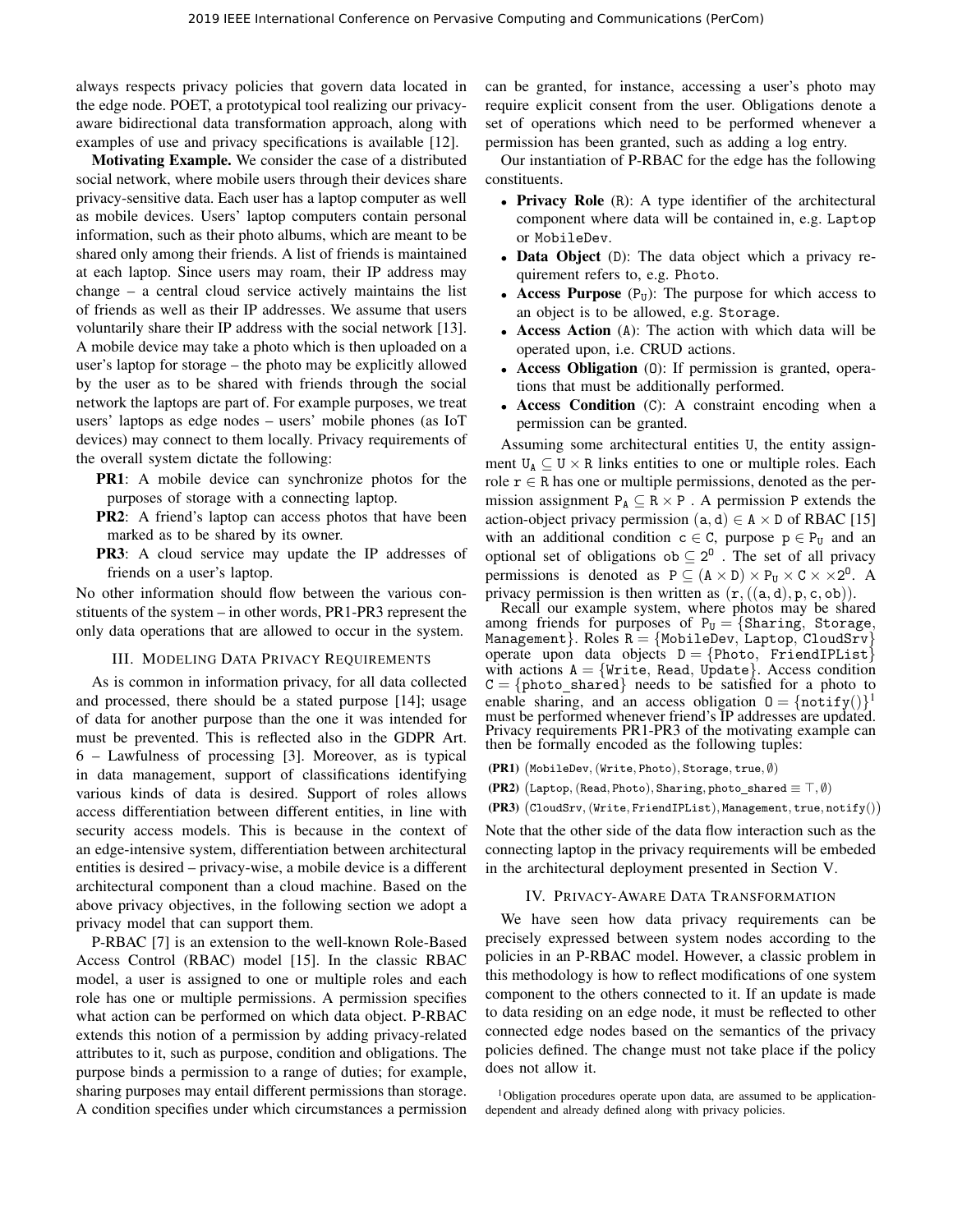Certainly, one could implement this by hand, by encoding the transformation algorithms for certain particular data. However, formal assurances on correctness and well-behavedness might not be guaranteed:

- Both directions, propagating data to and from the edge node must be implemented, so that data is synchronized. This is prone to errors, as the bidirectional transformation must correctly reflect changed data back and forth.
- Synchronization should occur for every data pair according to the privacy policy, while any data format should be supported.
- Should the need for changing the implemented transformation arises, development support should aid (correctly) updating the transformations.

In the following, we illustrate how the above challenges may be tackled by designing and implementing a well-behaved bidirectional transformation (BX) for data synchronization, which correctly by design propagates changes between data residing in edge nodes in accordance with policies defined in an P-RBAC specification.

#### *A. Bidirectional Transformation*

Bidirectional transformation (BX) [6] is a useful mechanism for data synchronization, which supports any format data pair from many different areas including software engineering, programming languages, databases, and document engineering. Asymmetric lenses, an influential framework in BX, are designed for synchronizing two pieces of data where one side, which is called the source, has more information than the other, which is called the view. A lens consists of a pair of transformations get and put [16], [17]. The *forward* transformation  $get(s)$  is used to produce a target view v from a source s, while the *putback* transformation  $put(s, v)$  is used to reflect updates on the view  $v$  to the source  $s$ . These two transformations should be *well-behaved* in the sense that they satisfy the following round-tripping laws:

$$
put(s, get(s)) = s
$$
 GETPUT  

$$
get(put(s, v)) = v
$$
 PUTGET

The GETPUT property requires that no change of the view shall be reflected as no change of the source, while the PUTGET property requires all changes in the view should be completely reflected to the source so that the changed view can be computed again by applying the forward transformation to the updated source.



Fig. 2. Privacy-Aware BX overview: After interfacing of source data, the BX engine utilizes correspondences between items to synchronize structures.

# *B. Data Interfacing & Preparation*

Since data in an edge-intensive application can be of various types, our aim is providing a privacy-aware mechanism that is generic – it is applicable to every underlying data that is sought to be bidirectionally transformed. Thus, the initial step required by our approach naturally consists of data preparation.

Data preparation, shown in the left part of Fig. 2, aims at interfacing source data with the privacy-aware data transformation engine. Since data may be of arbitrary source format, what is required by the developer is demonstrating a minimal set of data attributes or fields, that uniquely specify a data item. In the simplest case, this can be a single attribute. This is essential for the BX engine to establish correspondences between data items when performing privacy-aware transformations – essentially, establishing that a certain data field or data attribute is unique per data record. In practice, this entails showing how source data items can be represented in  $(\text{attribute}, \text{item})$ pairs within the BX engine, where attribute is unique to the application. For example, this can be a primary key for a record in a table or a hash value for arbitrary data objects.

Recall our running example, where source data consist of the users' photos and the list of friend's IP addresses. A unique attribute for a photo –which is typically a binary data item– can be some unique number (e.g. a UUID) or a bit string fingerprint from a hash function (e.g. SHA). A list of friend's IP addresses would typically contain pairs of a user identifier (i.e. a nickname or a public key) and an IP address, so the identifier can be readily used.

#### *C. Implementing Privacy-Aware BX using BiGUL*

To realize the privacy-aware BX engine, a pair of transformations between the source and view models need to be developed. In our case, recall that the forward transformation get is the data item extraction from the source data which satisfy the privacy policy. Since *get* is essentially a projection of the data based on the policy, its corresponding *put* is an information embedding of the view data items into the source data items which have the same data attributes. Though the source update ways varies depending on actions denoted in a policy, the *put* should always be paired with a *get* to form a bidirectional transformation pair satisfying the GETPUT and PUTGET properties defined previously.

To use BX for our transformations, we need to develop a pair of transformations between the source and the view models as shown in the right part of Fig. 2. From a high level perspective, a transformation function producing a view V from a source S satisfying a policy  $(r, ((a, d), p, c, ob))$ operates in the following manner:

For every component role r: For every purpose p: For every data object  $o$  in  $S$  which matches d:  $\rightarrow$  Yield *o* if c is satisfied for *o*.

Its corresponding put transformation should be an embedding of data view into the source model according to the semantics of this policy. Generally, privacy goals are achieved due to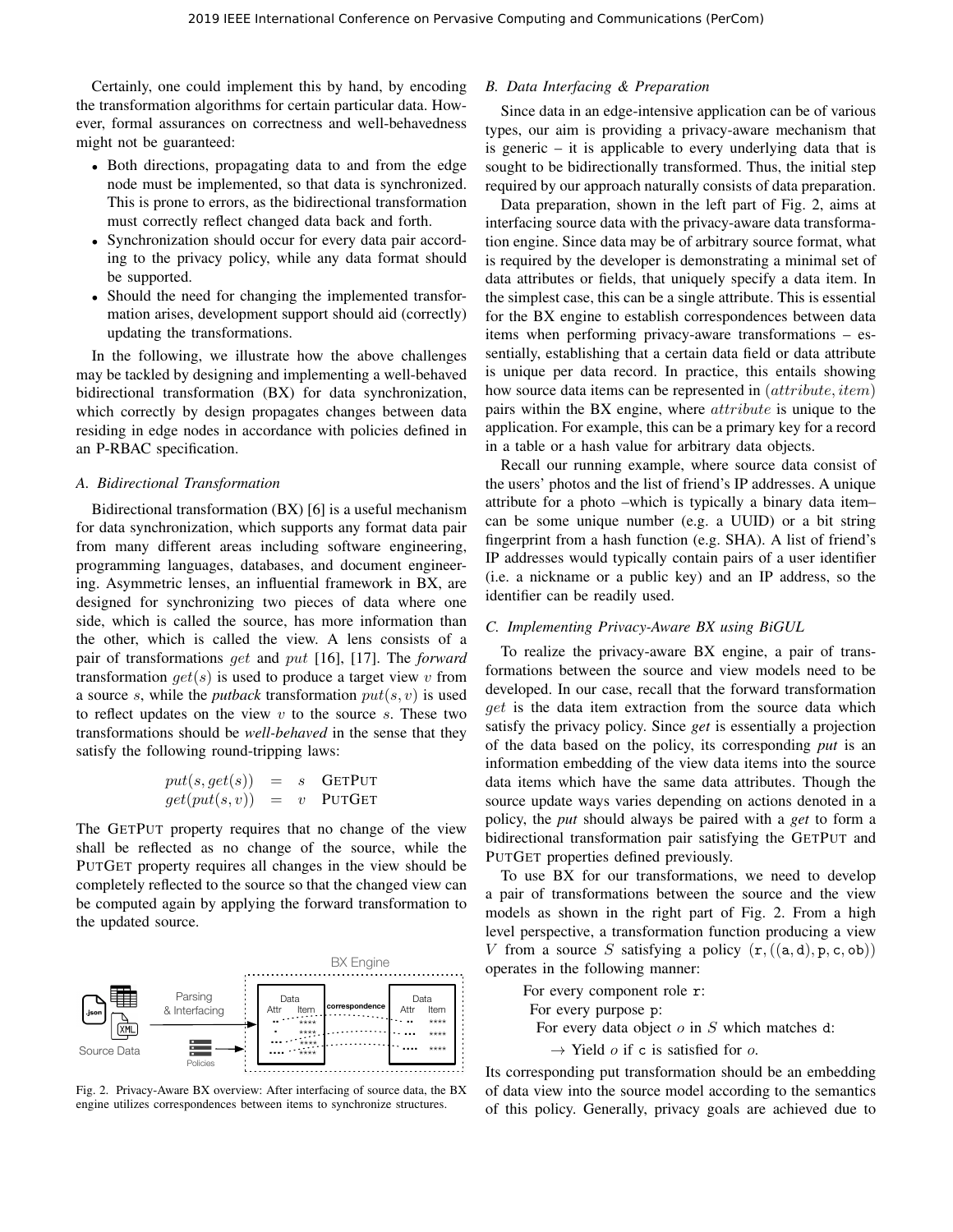the following two points; first, the view always contains the information allowed "to go out" of a node. Second, the BX framework guarantees that one cannot get additional (i.e. private) information from the source by modifying the view.

The transformations *get* and *put* could be manually implemented. Although this solution provides the programmer with full control in two directions and can be realized using standard programming languages, we i) require formal assurances of correctness of the *get* and *put* transformations and ii) desire to minimize the maintenance effort required to keep the consistency between them when one is changed. Even a small modification to one of the transformations would require redefinition of the other as well as a new well-behavedness proof.

In this paper, we adopt BiGUL [18], a putback-based bidirectional programming language, where one is only required to implement the *put* transformation instead of both *get* and *put*, to implement the data synchronization above. This is based on the fact that *get* is uniquely determined by *put* based on well-behavedness [19]. In BiGUL, once a *put* transformation is given, the corresponding *get* transformation can be automatically derived for free. We will not dive into a detailed explanation of the implementation of *put* in BiGUL, but rather we give a flavor of it through the following fragment, which describes how updating a data record with the privacyaware BX engine occurs.

|                                 | datasyn :: BiGUL Record Record                                  |  |  |  |
|---------------------------------|-----------------------------------------------------------------|--|--|--|
| datasyn = $\frac{1}{2}$ (update |                                                                 |  |  |  |
|                                 | $[p]$ Rcd attr item $ ]$                                        |  |  |  |
|                                 | [p] Rcd attr item   ]                                           |  |  |  |
|                                 | $\lceil d \rceil$ attr = Skip; item = Replace $\lceil \rceil$ ) |  |  |  |

In the above functional program fragment, datasyn uses a view of type *Record* to update a source of the same type, where a simplified data record here is internally represented by  $(Rcd$  attr item). The definition body of datasyn states that the source and view should be of the same form of (Rcd attr item), and that attribute in the source should be unchanged (via *Skip*), the item in the source should be replaced by that in the view (via *Replace*). For example, given the source  $(Rcd$  "photoName" "family") and the view (Rcd "photoname" "parents"), the updated source via *get* shall be (Rcd "photoName" "parents") with an unchanged attribute and an updated item value. Interestingly, from this *put*, BiGUL can automatically derive the *get*, which is exactly the semantics of generating view satisfying roundtrip properties. The interested reader is referred to [20] for more details on the underlying mechanism of BiGUL.

The above mechanisms are encapsulated in two components of POET: a *Privacy Governor*, responsible for implementing P-RBAC, and a BX engine parameterized with the specified policies based on BiGUL responsible for generating the appropriate view and updating the source. Our prototype implementation is available in accompanying material [12].

# *D. Propagating Partial Changes*

Naturally, for a pair of edge nodes it is not necessary that one node contains all the data of the other one. For our running example for instance, data in a user's laptop consists of photos and IP addresses, while her mobile device may include additional personal information. Namely, data sources are not self-contained between each other, thus the BX asymmetric lenses framework is not suitable in this case. Intuitively, the data fragment corresponding to the photos can be treated as intermediate data for PR1, as the privacy policy explicitly specifies which data object can be operated upon. Such intermediate data with less information than the view component, constitute two pairs of asymmetric lenses with the data in the edge node.



Fig. 3. Bidirectionally propagating partial changes between two edge nodes.

Concretely, the process of partial change propagation between two nodes consists of the following steps which are also illustrated in Fig. 3. We demonstrate the change propagation between two nodes, Edge Node 1 (E1) and Edge Node 2 (E2) with a privacy policy  $(r, ((a, d), p, c, ob))$ . To simplify presentation, we assume that  $E2$  has the role of  $r$  and needs to comply with the policy. Nodes E1 and E2 are connected in deployment and are able to synchronize data. For r, if E1 contains the data object d of the policy:

- 1) An intermediate data view is produced via the *get* transformation from the source residing in E1 (Step 1 in Fig. 3).
- 2) The source in E2 is updated via the *put* transformation based on the generated view in Step 1 and its previous source (Step 2).
- 3) A change is made to the new source E2 (Step 3); it should be reflected back to E1. Obligation o is executed.
- 4) The projection of a new view is triggered (Step 4) by the change in Step 3.
- 5) The *put* transformation is executed to generate a new source on E1 (Step  $5$ ) – the new source is consistent with the new view while retaining other information of the original source.

Note that these *get* and *put* transformations are complying with action a and upon changes the privacy policies are always respected – the *put* transformation will be not allowed to reflect back changes if the action a has insufficient permissions, such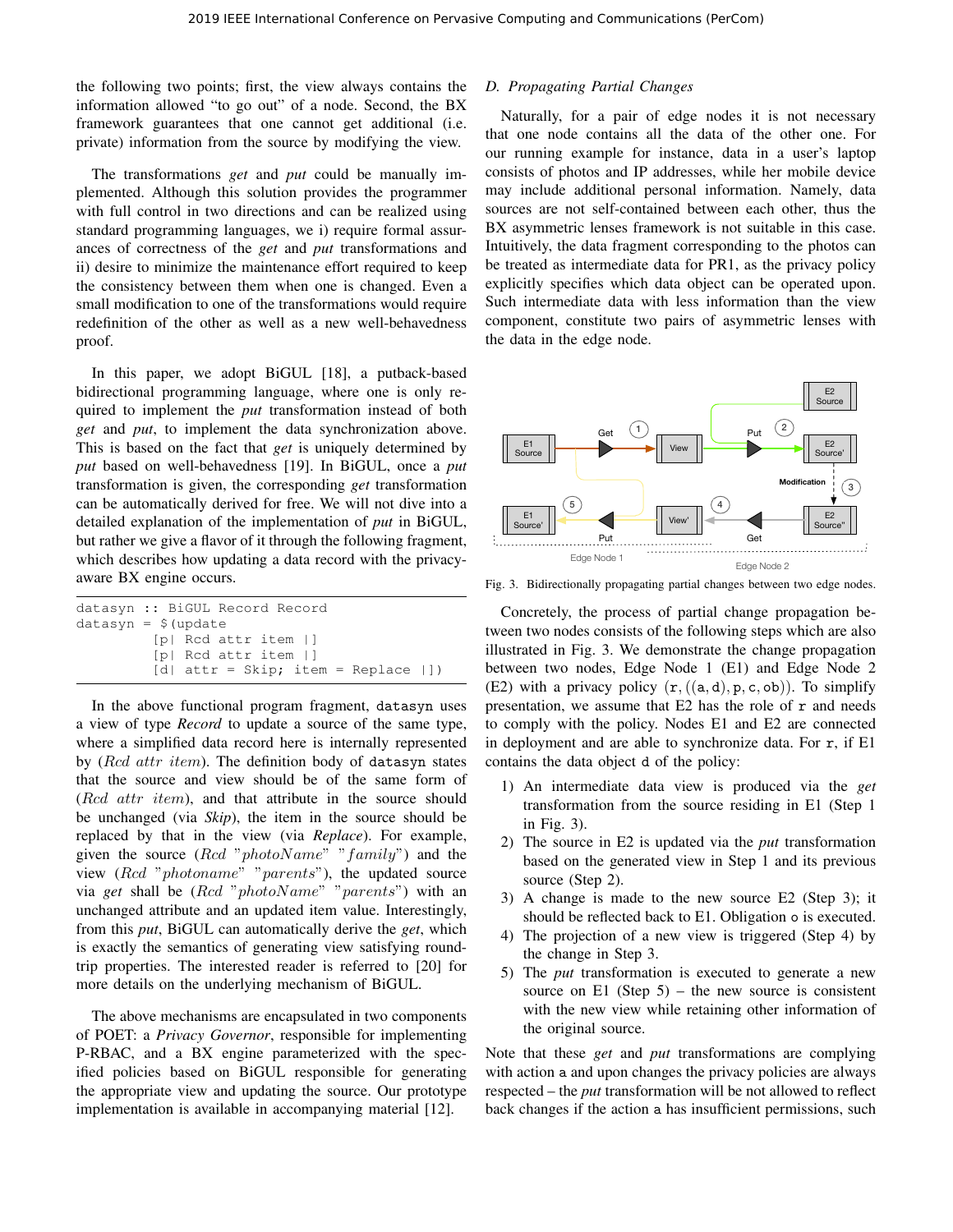as a *read* action having no permission to make changes in data d on E2.

# V. RUNTIME DEPLOYMENT ON THE EDGE

IoT systems are characterized by device and software stack heterogeneity and deployment in possibly untrusted and different administrative domains [21]. Our approach exploits exactly the privacy preferences over data resources, facilitated by the deployment of *Privacy Governor* components encapsulating privacy policies and BX engine transformation mechanisms.

In edge computing architectures, IoT devices handling (possibly sensitive) data and interacting with the physical environment, the edge device is by definition located within the administrative domain of its local IoT devices – one can take that as the devices being in the same privacy scope. Our approach treats the edge as a first-class entity. Data flows between the edge and other external components (i.e. other edge nodes, the cloud etc) must always respect privacy policies. Architecturally, components (which may be devices or the cloud) are deployed in different environments, each containing local data. Edge and cloud components are connected through the network, but they do not necessarily trust each other. Each node sets its own data out- or inflow privacy policies that govern data synchronizations. Data transformations mechanisms as well as privacy governors control how data leaves or enters the node. In case of a change in local data within some node, all others affected receive the updated data (through the generated views, Section V). Thus, nodes do not have to trust each other to exchange data, as this occurs based on privacy policies that are in their own control.

The diagram of Figure 4, illustrates a runtime deployment of our approach with respect to the motivating example of Section II, as combined architectural deployment and data flow diagrams. Edge nodes correspond to users' laptops – an additional device of User B is shown in the lower part, connected to her laptop. Local data on each architectural node, are managed by POET, consisting of a Privacy Governor, responsible for checking privacy policies and the Data BX, responsible for synchronizing data that are compliant to the defined access policies. Upon a change, POET generates views and synchronizes accordingly with other nodes. For our motivating example, photo data labeled "P" are synchronized between nodes of a user (User B in the lower part), and her friends (in this case, User A). FriendIPLists (labeled "F") are always synchronized between edge nodes and the cloud node.

To use our approach and its accompanying prototype tool in practice, a privacy engineer follows three distinct steps:

- 1) Privacy requirements of the system are encoded as privacy policies in P-RBAC (Section III).
- 2) Data correspondences are demonstrated, depending on the data formats used within the system (Section IV-B).
- 3) Automatically generated privacy-aware transformation components parametrized with the system's privacy policies are deployed in nodes (Section V).

Upon execution, POET produces data views which satisfy the privacy policies specified, and those are synchronized



Fig. 4. Combined deployment and data flow diagrams at runtime.

among the appropriate architectural components depending on the policies. If data are modified in one component, the changes are propagated automatically to other components affected by the change again based on privacy policies.

## VI. EVALUATION

To provide concrete support for our data transformation for privacy on the edge framework, we realized POET, a prototypical tool based on BiGUL [11]. POET is freely available [12], is implemented in Haskell on top of BiGUL and contains a realization of a P-RBAC privacy governor. Thereupon, we evaluate our approach over a medical record privacy case study; experimental setup and results obtained are subsequently presented; we conclude with a discussion. We are interested in evaluation of both applicability and realizability aspects of the proposed approach.

Applicability entails the appropriateness of our privacyaware bidirectional data transformation approach to capture typical privacy requirements, execute transformations on heterogeneous software stacks with no modifications while allowing vendor customization. As various data formats are used in different domains, a vendor situated in a domain should be easily able to customize data representations. This is also important to avoid technological lock-in. Realizability entails performance of the data transformations, especially regarding the execution of transformations on resource-constrained devices with different capabilities. We note that for our evaluation, we ignore networking and communication effects and we note that our available proof-of-concept implementation is on a prototypical stage [12].

# *A. Case Study: Medical Information Privacy*

We replicate a representative data deployment scenario within the healthcare domain, where medical data reside in different logical and physical locations – medical record privacy is a significant issue often driving privacy developments [4]. In our case study, we consider the following involved entities.

• Doctor's Office (DO): a practitioner's office, as the key specialized treatment provider of a patient, makes use of available data for a patient –such as medical tests from a lab– for diagnostic reasons, as well as keeping patients'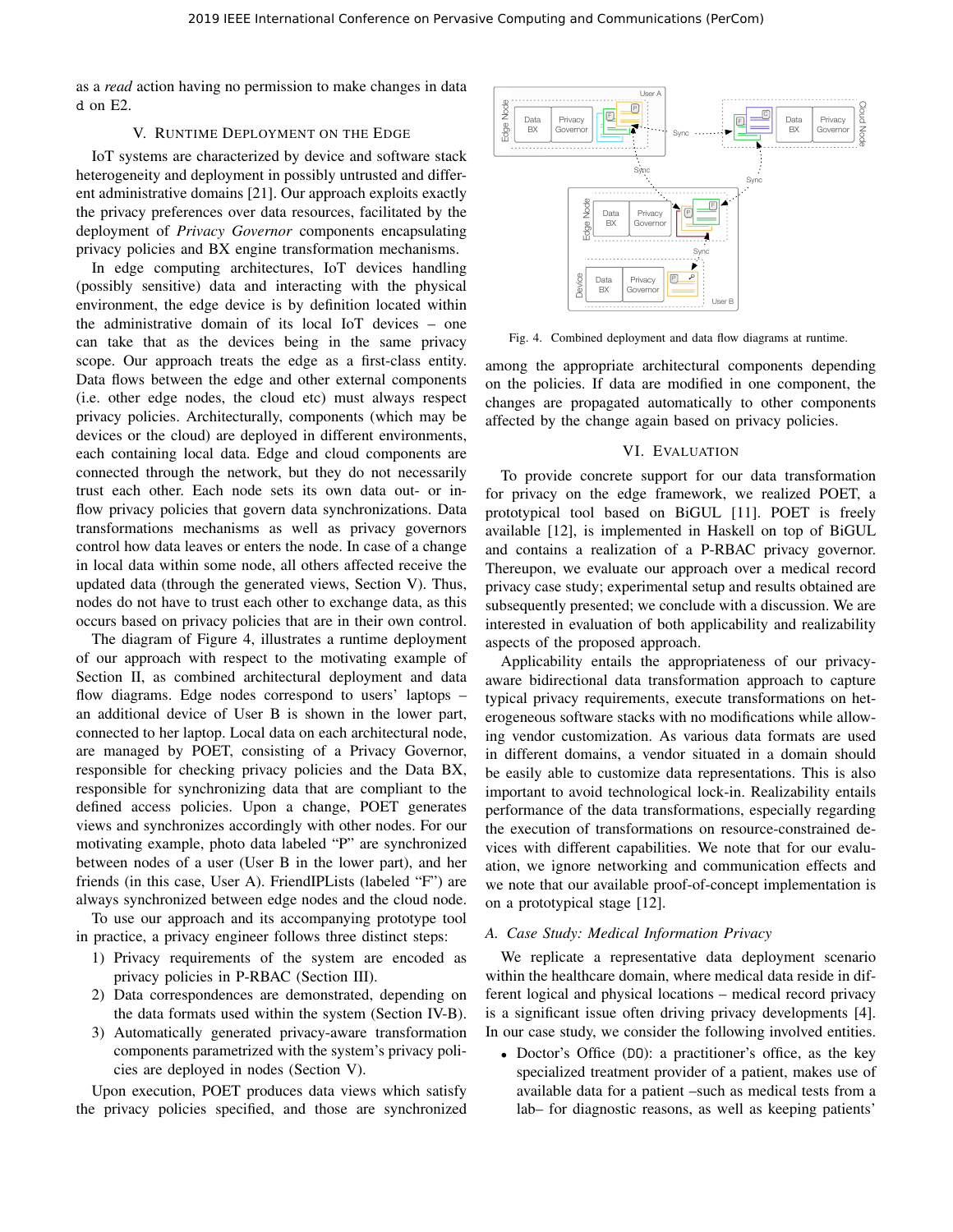personal information. A doctor may issue diagnoses, and all this information may be synchronized with another doctor or hospital in case of a referral or joint treatment. In our case study we assume a DO to be associated with 0.3k patient records, including their medical tests and diagnoses.

- Medical Lab (ML): a clinical laboratory carries out diagnostic tests on visiting patients – in our case study we assume 2k records of medical tests to be in an ML node.
- Hospital (HL): database facilities in a hospital contain all data for 1k patients including their personal information from doctor's offices, 5k past admissions as well as 5k diagnoses. Such data are often used for patient management and hospital organization. Moreover, hospitals in a region may synchronize data with each other due to patient mobility and specialized care.
- University (UV): research in a university setting often makes use of certain medical data sourced from hospital databases (such as diagnoses of a disease) for scientific reasons. We consider 5k such diagnoses to be associated with a UV.
- Patient's residence (PR): monitoring of vital medical information may be performed on a patient's home, making use of recent IoT developments such as Body Area Networks [22]. Medical sensor data produced by small sensors are often used for live monitoring and live diagnosis reasons by medical practitioners. We assume 100 records of medical tests from sensors to be associated with a PR node.

We treat the above as different architectural entities, situated both at various edge nodes and the cloud. Specifically, the hospital's, and university's data stores are assumed to be on the cloud, with no computational or resource constraints. Medical labs, doctor's offices and patient residences are instead assumed to be edge nodes, in the scope of which IoT devices use and operate upon local data (e.g. a doctor's personal computer accesses freely data on the local edge node). Note that data used in each architectural entity often is of a different format – hospital database management systems often adopt XMLvariant EHR records [23], tabular data or other proprietary formats, while edge nodes may utilize open formats such as JSON or XML. However, privacy requirements in such a medical setting govern how data flows between different architectural entities [4]. Privacy policies considered are the following:

- $( P1)$   $( D0, (Update, Diagnos is Records), Medical Care, true, log())$
- $(\texttt{P2})$   $(\texttt{ML}, (\texttt{Write}, \texttt{MediaTest}), \texttt{MediaCare}, \texttt{AdmEndDate} \neq \texttt{null}, \emptyset)$
- $(\textbf{P3})\ \big(\texttt{HL}, (\texttt{Read}, \texttt{PatternLInfo}), \texttt{Statistics}, \texttt{true}, \emptyset)$
- (**P4**)  $(W, (\text{Read}, \text{Diagnosis Records}), \text{Research}, \text{DiagnostsCore} \equiv \texttt{Q21}, \emptyset)$
- **(P5)**  $(\text{PR}, (\text{Update}, \text{MediaTest}), \text{Storage}, \text{true}, \text{notify}())$

P1 specifies that patient diagnoses maintained in a doctor's office can be updated for the purpose of medical care with the obligation of logging the information access. P2 specifies that a medical lab has the right to write medical test information as long as the admission end-date is not empty, which represents the duration of the patient's admission. The hospital, as specified in P3, can read patients' personal information for the purpose of statistics. P4 specifies the permission of reading diagnoses data for purposes scientific research by the university on the disease diagnosed as "Q21". In a patient's residence, sensors within a BAN can update lab readings elsewhere kept for storage purposes, which later can be used e.g. for diagnostic needs, while a notification to the doctor must be sent. Privacy policies P1-P5 must be always satisfied. We are not concerned with modeling here but with the technical infrastructure needed to support privacy-aware synchronization between resource-constrained edge devices. As such, P1-P5 may not be sufficient enough to assure privacy in a hospital setting but they can be considered representative of the case study. In essence, any P-RBAC policies that domain experts may model, POET would be able to handle.

# *B. Experiments Setup*

We adopt a realistic synthesized medical dataset [24], to respect privacy of real patients – although the dataset is artificially generated [25] it contains similar characteristics with EHR data used in practice. Since we are concerned with data transformations, the semantic content of the EHR data is not relevant for our evaluation purposes. The experiments' setup, privacy policy specifications and datasets used are available in [12]. What we seek to evaluate in two experiments, are i) the applicability of our approach to deal with different devices and data formats that are used in the various entities in the case study and ii) the performance in which the privacy-aware data transformations are executed in each deployment type.

*a) Applicability:* In practical applications, data used in each deployment is different; we assume doctor's offices, BAN edge nodes and cloud-deployed nodes use EHR/JSON, while the university uses a tabular format. Moreover, we use different data according to the description of Section VI-A, along with the privacy policies defined (P1-P5). For executing experiments, we deploy our prototypical tools on appropriate settings – hospital and university nodes are virtual machines as typically deployed in the cloud, while edge nodes are limited devices physically deployed in their respective locations.

*b) Performance:* We measure performance of POET given an exemplar service level agreement (SLA) of 5 seconds in i) the cloud, ii) an edge node, and iii) a resource-constrained edge node, for comparison. In this case, we use identical data and identical privacy policies to ensure fairness. Our choice of a 5 seconds SLA is arbitrary; such an SLA reflects expected response time of this kind of applications that we target and enables comparison between devices.

Both experiments utilize computational nodes with the following specifications. Cloud nodes use a single-core Intel 2.70GHz processor with 4GB RAM. Edge nodes are ARMv8-based R-Pi3 devices featuring single-core 1.2GHz CPUs and 1GB RAM. Moreover, we consider a more resourceconstrained edge device featuring a single-core ARMv6 1GHz processor with 512MB RAM, for the BAN within PR. The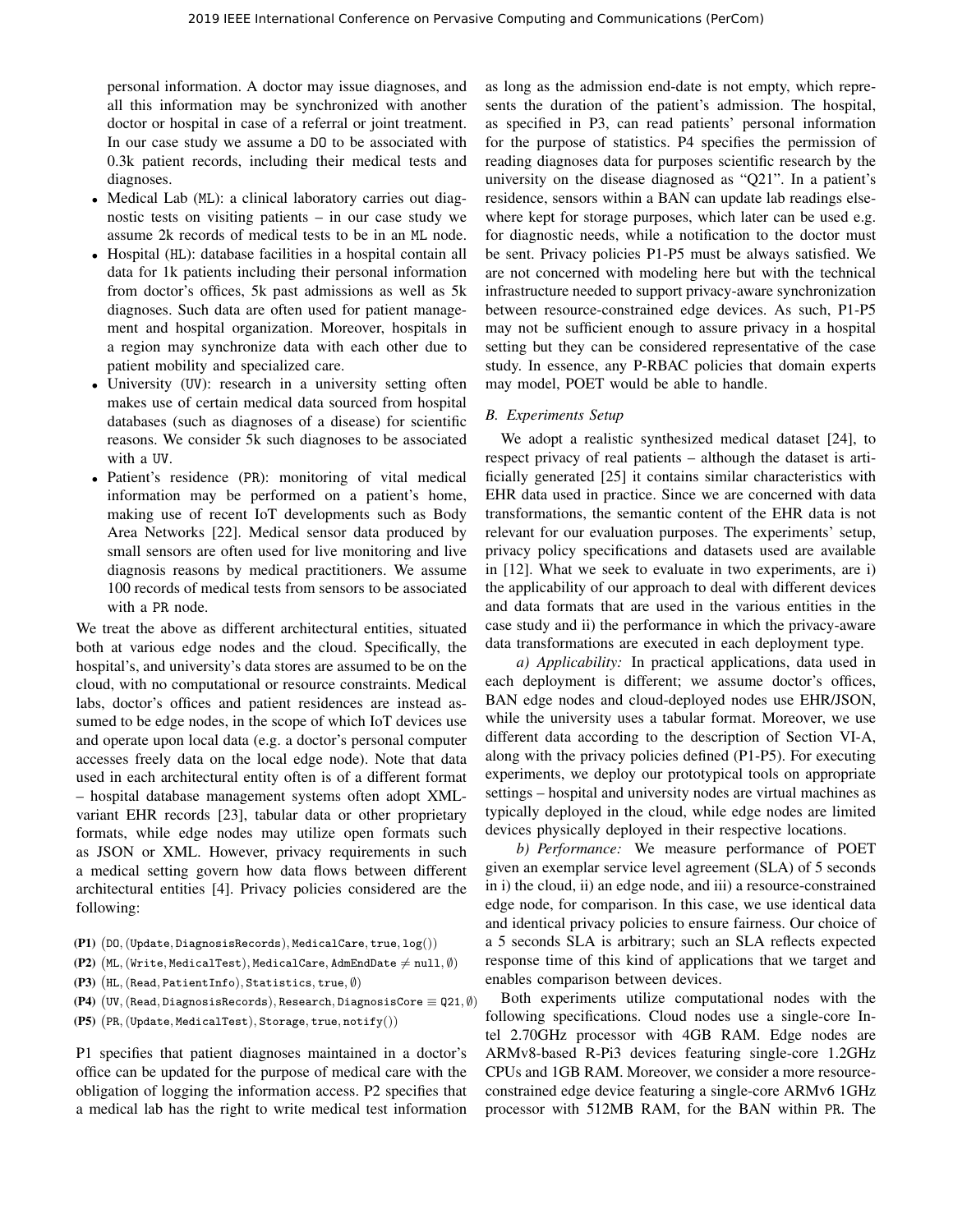| EXPERIMENT RESULTS FOR THE MEDICAL INFORMATION USE CASE. |              |                   |                  |             |  |  |
|----------------------------------------------------------|--------------|-------------------|------------------|-------------|--|--|
|                                                          | Source size  | Source size       | <b>View size</b> | BX          |  |  |
|                                                          | (datapoints) | (bytes)           | (datapoints)     | <b>Time</b> |  |  |
| <b>DO/Edge</b> (ARMv8)                                   | 600          | 118k              | 300              | 0.26s       |  |  |
| ML/Edge (ARMv8)                                          | 2000         | 413k              | 1900             | 2.33s       |  |  |
| <b>PR/Edge</b> (ARMv6)                                   | 100          | 20k               | 100              | 0.19s       |  |  |
| UV/Cloud (Intel2.7)                                      | 5000         | 954k              | 100              | 0.20s       |  |  |
| HL/Cloud (Intel2.7)                                      | 11000        | 2180 <sub>k</sub> | 1000             | 0.38s       |  |  |

TABLE I

POET runtime is implemented in Haskell, applicable to a wide range of environments and software stacks.



Fig. 5. Performance of POET deployed on different devices upon identical data and policies and across different data sizes, with a defined SLA of 5 sec.

#### *C. Experiments Results*

*a) Medical Case Study:* We consider two different data formats in the medical case study, tabular format and JSON. The prototypical data preparation stages for the two formats are implemented as per Section IV-B, consisting essentially of a parser and demonstration of unique data attributes. To give an indication of data interfacing, we note that prototypical implementations for the stages for the case study consist of just 38 lines (tabular data) and 85 lines (EHR/JSON) of code to transform other data formats into internal representation compatible within our framework.

*b) Performance Comparison:* Firstly, results of the the case study in Table I over data sizes that would realistically reside on the various deployment nodes and according policies (P1-P5) demonstrate that the computational overhead of the privacy-aware BX component of our approach is minimal. Figure 5 illustrates performance of the different computational devices upon identical data and identical privacy policies along different data sizes. A possible SLA of 5 seconds, which could be defined by an end-user application, allows crosscomparison and in line to expected response times of the applications that we target, giving an indication of the data sizes that can be adequately handled by deployments across resource constrained devices.

#### *D. Discussion*

Based on the results of our experiments we believe to have demonstrated that by using our privacy-aware transformation framework realistic applications can be managed and that performance on resource-constrained devices can be taken into account during application design. Specifically, the case study presented shows that for each data-device pair (Table I) reasonable performance is achieved for realistic data sizes used in practice. Moreover, from the perspective of practitioners aiming to use our approach the flexibility demonstrated in providing other source formats for input adds to the usability of POET (i.e., a few tens of lines of code for data interfacing). Performance results regarding the size of data (Fig. 5) provide an indication of performance on resource-constrained devices, which is in the range of about 5x (ARMv8) to 20x (ARMv6) with respect to a typical cloud virtual machine. Another factor that can affect performance is size and complexity of the privacy policies, something that we identify as an avenue for future investigation. Moreover, the feasibility of POET to run on diverse architectures has been demonstrated. We note that while our reference implementation is an unoptimized prototype, experimental results indicate feasibility for relevant models.

Our approach produces privacy-compliant bidirectional transformations of data. This consists the fundamental synchronization primitive. To realize a complete end-to-end application, operation and communication aspects must be treated, such as concurrency of updates, conflicting changes and incrementality. Such issues have been tackled extensively in scientific literature [26] [27] [28]. However, a basic assumption has been on data structures that fit in memory, as edge devices are resource-constrained and extensive data storage facilities are usually not available. Our paper focuses on privacy problems arising from data synchronization. Other privacy violations because of message exchanges may require a privacy model able to capture temporal sequences, such as Contextual Integrity [29]. In addition, recent developments in data within the IoT focus on streaming data. Our approach is based on demonstrating a minimal set of data attributes or fields on the source data preparation, that uniquely specify a data item. To support streaming data, instead of unique atttributes the position of a data item in the stream may be used, something which we identify as future work.

# VII. RELATED WORK

We presented a novel technical framework to engineering data privacy tailored for the pervasive edge computing systems of today, offering assurances on correct and well-behaved transformations. Consequently, we classify related work into three categories. First, we look into privacy models, positioning our work. Then, we review theoretical foundations on consistency and transformation mechanisms. Finally, we discuss related engineering approaches that aim in synchronizing structures applicable to the edge paradigm and thus to our approach.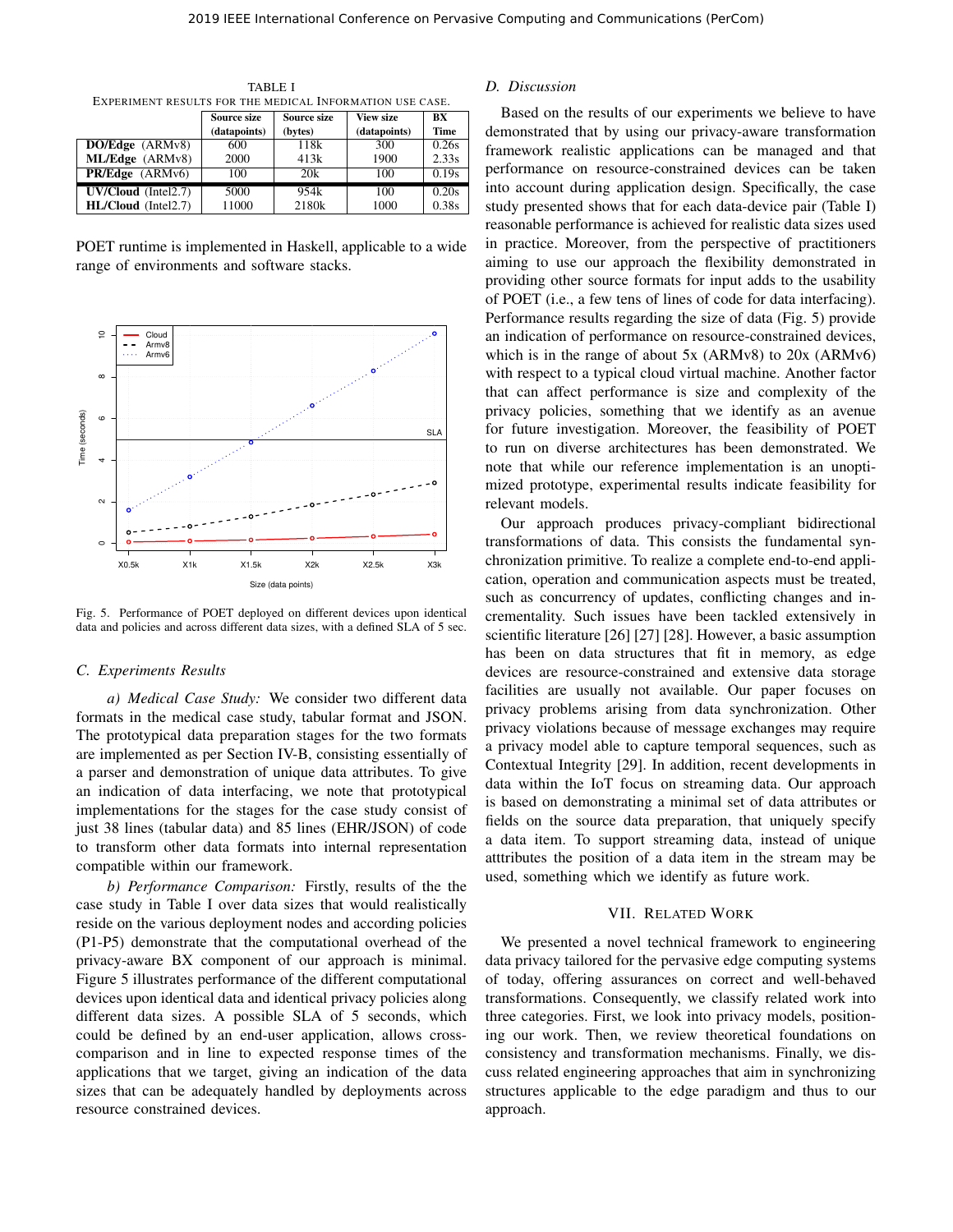Satisfaction of privacy requirements is highly relevant in edge computing. Such requirements include data confidentiality, access control within the IoT, trust among various devices and edge nodes, and the enforcement of privacy policies [30]. Role-based access control (RBAC) has been adopted as a pattern to goal-oriented models for detecting security problems by using model-driven transformation [31]. Inspired by this, our work focuses on privacy issues that the edge paradigm brings by applying model transformation. Many privacy models are available in existing research and industry; a typical example is the Usage Control model from the digital rights management domain, with some similarities with P-RBAC such as conditions and obligations [32]. The Privacy Preferences Project features a protocol allowing websites to express their privacy practices when they collect information about web browser users with the character of declaration, but not enforcement [33]. Other two popular languages that have been developed for expressing enforceable privacy policies are the Enterprise Privacy Authorization Language and the OASIS Standard eXtensible Access Control Markup Language [34]. The latter provides an independent policy language encoded in XML and enables different types of policies, not limited to privacy policies [35]. EPAL emphasizes the user categories that can access data but without data purposes and obligations [36]. Instead, our work utilizes the generically applicable P-RBAC –the privacy extension of RBAC.

Bidirectional Model Transformations are a popular mechanism for maintaining consistency of at least two related sources of information, and have been widely adopted. An approach that defines a consistency relation between two models is QVT Relations (QVT-R) language in the OMG QVT standard [37], supported by a QVT-R tool complying to checking semantics [38]. A Triple Graph Grammar [39] can also be used to conclude consistency, particularly between graph-like structures, as well as find a partial correspondence model combined with linear optimization techniques to detect maximum consistency portions [40]. However, it is time-consuming and non-trivial to manually maintain round-tripping laws. Other approaches such as the Atlas Transformation Language [41], graph querying [42] or security lenses [43] consider a standard forward-direction transformation with automatically derived backward transformations. With security lenses for instance, one would write a get (forward transformation) - the security lenses framework would automatically provide a secure put. However, the forward transformation may not be injective and its ambiguity of various corresponding put-directions is what makes bidirectional programming challenging and unpredictable in practice. Recently, putback-based approaches [19] have been proposed as an alternative, and allow to only write putback transformations. By contrast, a *put* transformation could uniquely determine *get* by well-behavedness, and the putback-based program guarantees that the *get* behaviours are unambiguously specified. BiYacc [44] and BiFlux [45] are typical examples where this is the case. BiGUL is a formally verified language which serves as a foundation for higher-level putback-based languages [11], [18]. In our approach, we adopt

BiGUL to write a secure put and obtain a safe (privacy-aware) get with full control over the consistency restoration behaviors.

Edge computing is often referred as redefining users' interactions with IT services and integration with data synchronization services. Synchronization issues have already been emphasized in literature to cope with different data in the cloud [46]. A delta synchronization technique is available for web browsers – the most pervasive and OS-independent access – exhibiting fine granularity (i.e., only changed content need to be sent instead of the entire data item) [27]. A QoE-aware open synchronization framework using web technologies and adaptive synchronization model has been introduced to synchronize media streams and ensure the user experience of collective and interactive media [47]. In another approach, a file synchronization model presents a two-stage protocol along with a conflict resolution mechanism to manage file data which spans multiple devices [48]. Our approach provides a general mechanism to synchronize in-memory data in multiple formats through customized data interfacing. A middleware structure is proposed in [28] to facilitate efficient synchronization in unreliable mobile environments, involving bidirectional exchange of Electronic Health Record (EHR) data between patients and a care facility. However, it does not address privacy nor ensure bidirectional well-behavedness.

#### VIII. CONCLUSIONS

In this paper, motivated by the "data protection by design and by default" discipline [3], we proposed a technical framework to engineer data privacy tailored for the pervasive edge computing systems of today; it is based on a formal approach guaranteeing correct and well-behaved data transformations that respect privacy policies. In our approach, data leaving a component does so always in accordance to privacy policies, while changes applied to remote data are reflected back automatically. Such automated reflection is achieved through bidirectional model transformations featuring correctby-construction guarantees. Our privacy reasoning approach is based on P-RBAC [7], a generically adopted model able to capture roles and permissions, actions on data, conditions and obligations that arise in privacy requirements. Our evaluation demonstrates the applicability of our approach on a medical information privacy use case and enables cross-comparison of its performance on resource-constrained devices.

Regarding future work, we aim to support streaming data, by investigating appropriate bidirectional transformations and privacy models based on communicating agents [29]. Moreover, to realize a complete end-to-end synchronization framework, techniques such as delta synchronization, conflict resolution and versioning must be integrated, besides our bidirectional transformations. Regarding the general edge computing setting, a basic assumption of our approach has been on structures that fit in memory – we plan to further investigate memory management within this resource-constrained environment as well as data storage and how they relate to data within a privacy scope.